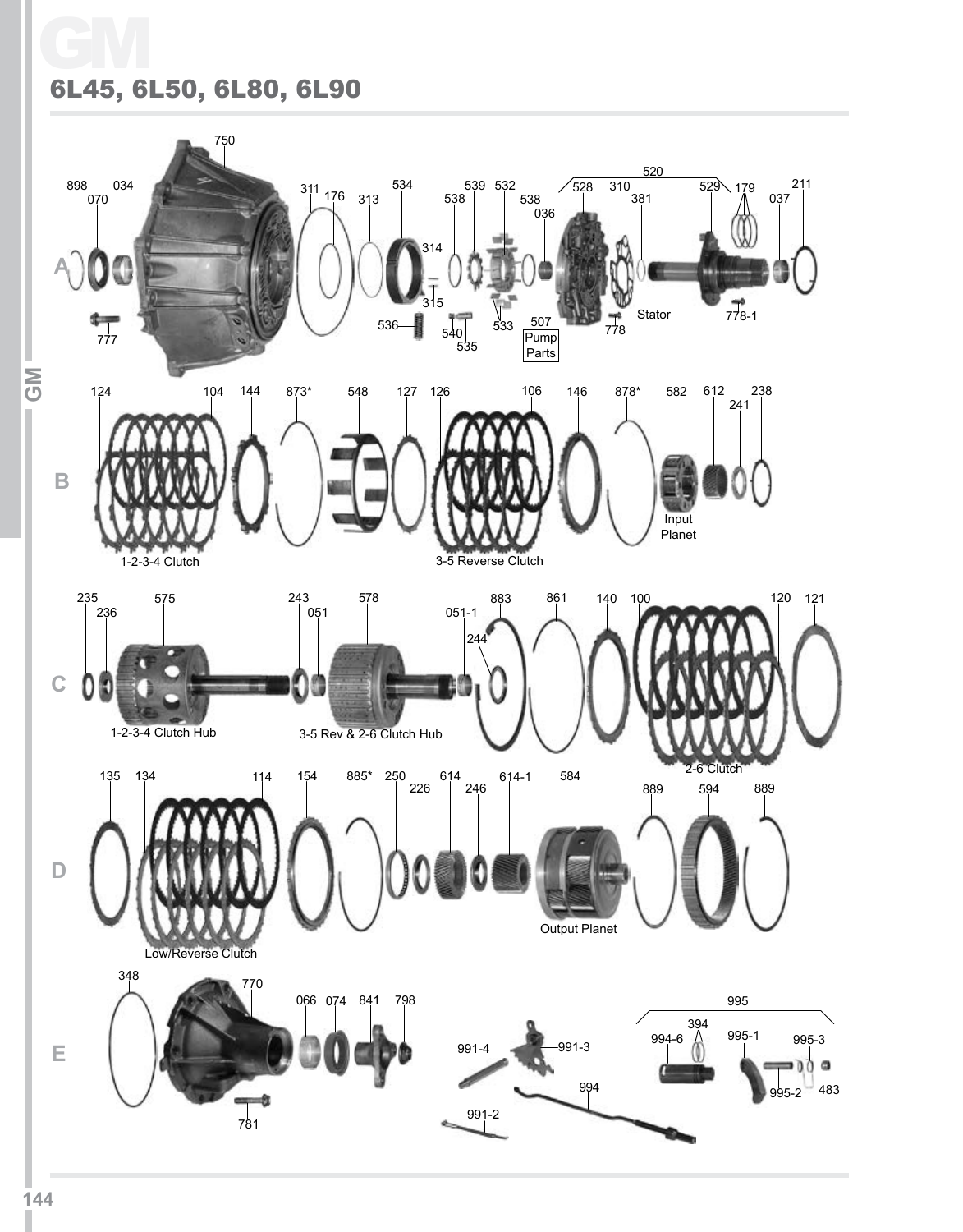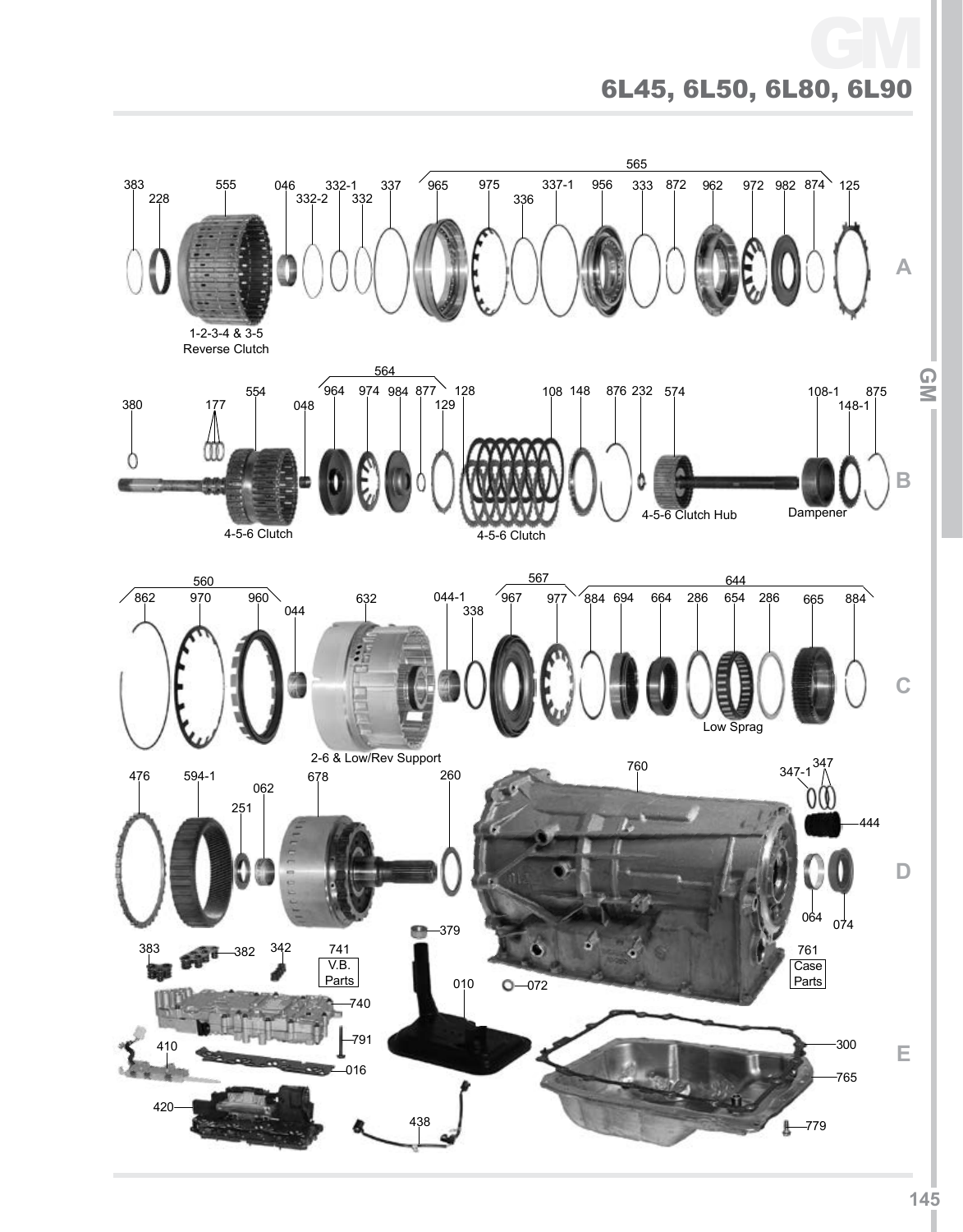|  | ILL#            | Part# |                                                                                                                                                                                                                                      | QTY | REF# |  |  |
|--|-----------------|-------|--------------------------------------------------------------------------------------------------------------------------------------------------------------------------------------------------------------------------------------|-----|------|--|--|
|  |                 |       | <b>OVERHAUL KITS &amp; PISTON KITS</b>                                                                                                                                                                                               |     |      |  |  |
|  |                 |       |                                                                                                                                                                                                                                      |     |      |  |  |
|  |                 |       |                                                                                                                                                                                                                                      |     |      |  |  |
|  |                 |       |                                                                                                                                                                                                                                      |     |      |  |  |
|  |                 |       |                                                                                                                                                                                                                                      |     |      |  |  |
|  |                 |       |                                                                                                                                                                                                                                      |     |      |  |  |
|  |                 |       |                                                                                                                                                                                                                                      |     |      |  |  |
|  |                 |       |                                                                                                                                                                                                                                      |     |      |  |  |
|  |                 |       |                                                                                                                                                                                                                                      |     |      |  |  |
|  |                 |       |                                                                                                                                                                                                                                      |     |      |  |  |
|  |                 |       | <b>MASTER L/STEEL KITS</b>                                                                                                                                                                                                           |     |      |  |  |
|  | NI              |       |                                                                                                                                                                                                                                      |     |      |  |  |
|  |                 |       |                                                                                                                                                                                                                                      |     |      |  |  |
|  |                 |       |                                                                                                                                                                                                                                      |     |      |  |  |
|  |                 |       |                                                                                                                                                                                                                                      |     |      |  |  |
|  |                 |       |                                                                                                                                                                                                                                      |     |      |  |  |
|  |                 |       |                                                                                                                                                                                                                                      |     |      |  |  |
|  |                 |       |                                                                                                                                                                                                                                      |     |      |  |  |
|  |                 |       |                                                                                                                                                                                                                                      |     |      |  |  |
|  |                 |       | <b>MASTER W/STEELS KITS</b>                                                                                                                                                                                                          |     |      |  |  |
|  |                 |       |                                                                                                                                                                                                                                      |     |      |  |  |
|  | $N1$            |       |                                                                                                                                                                                                                                      |     |      |  |  |
|  |                 |       |                                                                                                                                                                                                                                      |     |      |  |  |
|  |                 |       |                                                                                                                                                                                                                                      |     |      |  |  |
|  |                 |       |                                                                                                                                                                                                                                      |     |      |  |  |
|  |                 |       |                                                                                                                                                                                                                                      |     |      |  |  |
|  |                 |       |                                                                                                                                                                                                                                      |     |      |  |  |
|  |                 |       |                                                                                                                                                                                                                                      |     |      |  |  |
|  |                 |       |                                                                                                                                                                                                                                      |     |      |  |  |
|  |                 |       |                                                                                                                                                                                                                                      |     |      |  |  |
|  | <b>FILTERS</b>  |       |                                                                                                                                                                                                                                      |     |      |  |  |
|  |                 |       |                                                                                                                                                                                                                                      |     |      |  |  |
|  |                 |       |                                                                                                                                                                                                                                      |     |      |  |  |
|  |                 |       |                                                                                                                                                                                                                                      |     |      |  |  |
|  |                 |       |                                                                                                                                                                                                                                      |     |      |  |  |
|  |                 |       |                                                                                                                                                                                                                                      |     |      |  |  |
|  |                 |       |                                                                                                                                                                                                                                      |     |      |  |  |
|  |                 |       |                                                                                                                                                                                                                                      |     |      |  |  |
|  |                 |       |                                                                                                                                                                                                                                      |     |      |  |  |
|  | <b>BUSHINGS</b> |       |                                                                                                                                                                                                                                      |     |      |  |  |
|  |                 |       |                                                                                                                                                                                                                                      |     |      |  |  |
|  |                 |       |                                                                                                                                                                                                                                      |     |      |  |  |
|  |                 |       |                                                                                                                                                                                                                                      |     |      |  |  |
|  |                 |       |                                                                                                                                                                                                                                      |     |      |  |  |
|  |                 |       |                                                                                                                                                                                                                                      |     |      |  |  |
|  |                 |       |                                                                                                                                                                                                                                      |     |      |  |  |
|  |                 |       |                                                                                                                                                                                                                                      |     |      |  |  |
|  |                 |       |                                                                                                                                                                                                                                      |     |      |  |  |
|  |                 |       |                                                                                                                                                                                                                                      |     |      |  |  |
|  |                 |       |                                                                                                                                                                                                                                      |     |      |  |  |
|  |                 |       |                                                                                                                                                                                                                                      |     |      |  |  |
|  |                 |       |                                                                                                                                                                                                                                      |     |      |  |  |
|  |                 |       |                                                                                                                                                                                                                                      |     |      |  |  |
|  | $048$           |       |                                                                                                                                                                                                                                      |     |      |  |  |
|  |                 |       |                                                                                                                                                                                                                                      |     |      |  |  |
|  |                 |       |                                                                                                                                                                                                                                      |     |      |  |  |
|  |                 |       |                                                                                                                                                                                                                                      |     |      |  |  |
|  |                 |       |                                                                                                                                                                                                                                      |     |      |  |  |
|  |                 |       |                                                                                                                                                                                                                                      |     |      |  |  |
|  |                 |       |                                                                                                                                                                                                                                      |     |      |  |  |
|  |                 |       |                                                                                                                                                                                                                                      |     |      |  |  |
|  |                 |       |                                                                                                                                                                                                                                      |     |      |  |  |
|  |                 |       |                                                                                                                                                                                                                                      |     |      |  |  |
|  |                 |       |                                                                                                                                                                                                                                      |     |      |  |  |
|  |                 |       |                                                                                                                                                                                                                                      |     |      |  |  |
|  |                 |       | METAL CLAD SEALS <b>And Account to the Contract of the Contract of Contract Contract of the Contract of Texas and Contract of the Contract of Texas and Texas and Texas and Texas and Texas and Texas and Texas and Texas and Te</b> |     |      |  |  |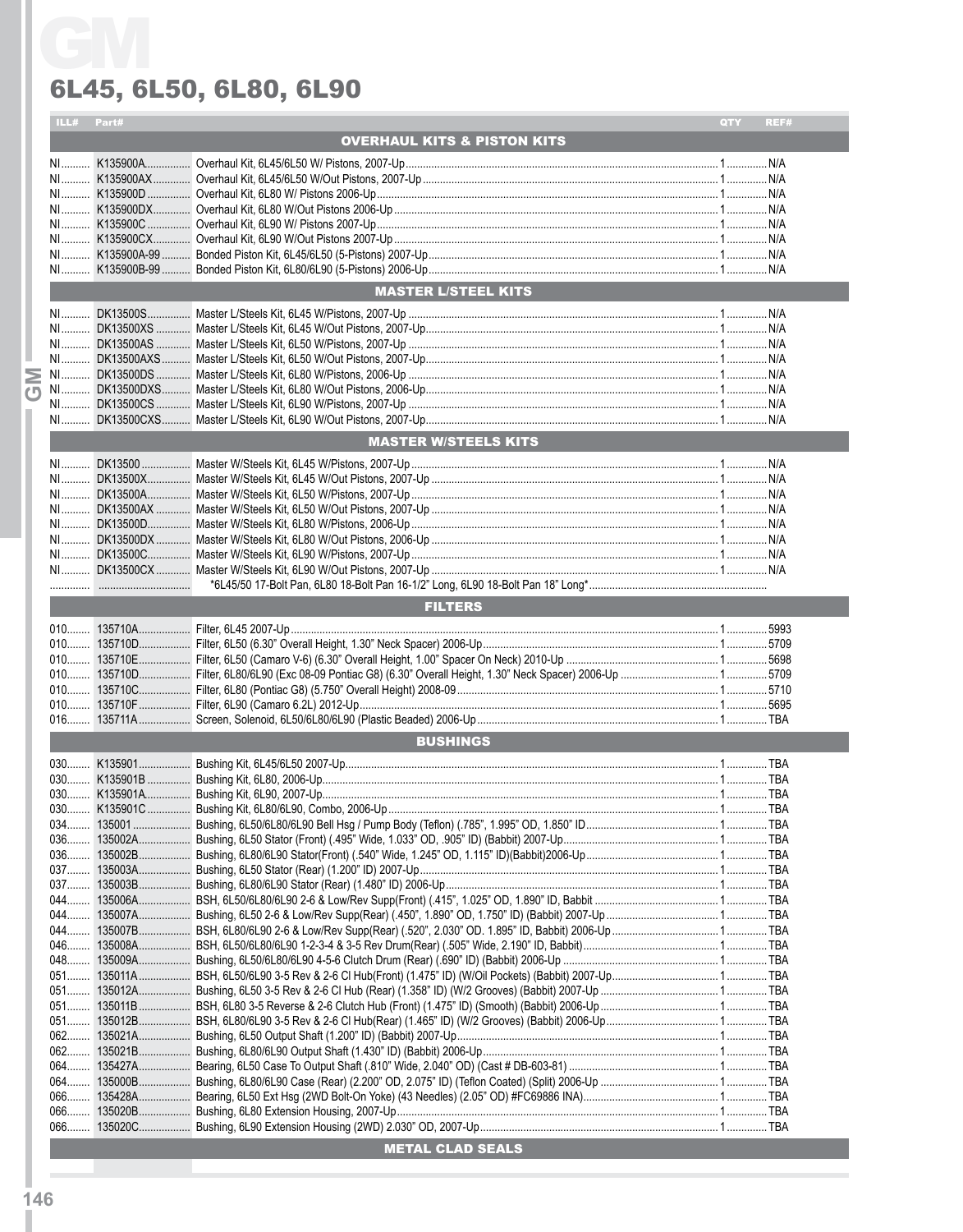| ILL# Part# |                                          | <b>QTY</b> | REF# |
|------------|------------------------------------------|------------|------|
|            |                                          |            |      |
| 072        |                                          |            |      |
| 074        |                                          |            |      |
|            |                                          |            |      |
|            |                                          |            |      |
|            |                                          |            |      |
|            | <b>FRICTIONS - 1-SIDED &amp; 2-SIDED</b> |            |      |
|            |                                          |            |      |
|            |                                          |            |      |
|            |                                          |            |      |
|            |                                          |            |      |
|            |                                          |            |      |
|            |                                          |            |      |
|            |                                          |            |      |
|            |                                          |            |      |
|            |                                          |            |      |
|            |                                          |            |      |
| $108$      |                                          |            |      |
|            |                                          |            |      |
|            |                                          |            |      |
|            |                                          |            |      |
|            |                                          |            |      |
|            |                                          |            |      |
|            |                                          |            |      |
|            |                                          |            |      |
|            |                                          |            |      |
|            |                                          |            |      |
|            |                                          |            |      |
|            | <b>STEELS</b>                            |            |      |
|            |                                          |            |      |
|            |                                          |            |      |
|            |                                          |            |      |
|            |                                          |            |      |
|            |                                          |            |      |
|            |                                          |            |      |
|            |                                          |            |      |
|            |                                          |            |      |
|            |                                          |            |      |
|            |                                          |            |      |
|            |                                          |            |      |
|            |                                          |            |      |
| $128$      |                                          |            |      |
|            |                                          |            |      |
|            |                                          |            |      |
|            |                                          |            |      |
| $135$      |                                          |            |      |
|            |                                          |            |      |
|            |                                          |            |      |
|            |                                          |            |      |
|            |                                          |            |      |
|            | <b>PRESSURE PLATES</b>                   |            |      |
|            |                                          |            |      |
|            |                                          |            |      |
|            |                                          |            |      |
| $144$      |                                          |            |      |
|            |                                          |            |      |
| 146        |                                          |            |      |
|            |                                          |            |      |
| $148$      |                                          |            |      |
|            |                                          |            |      |

**IGMI**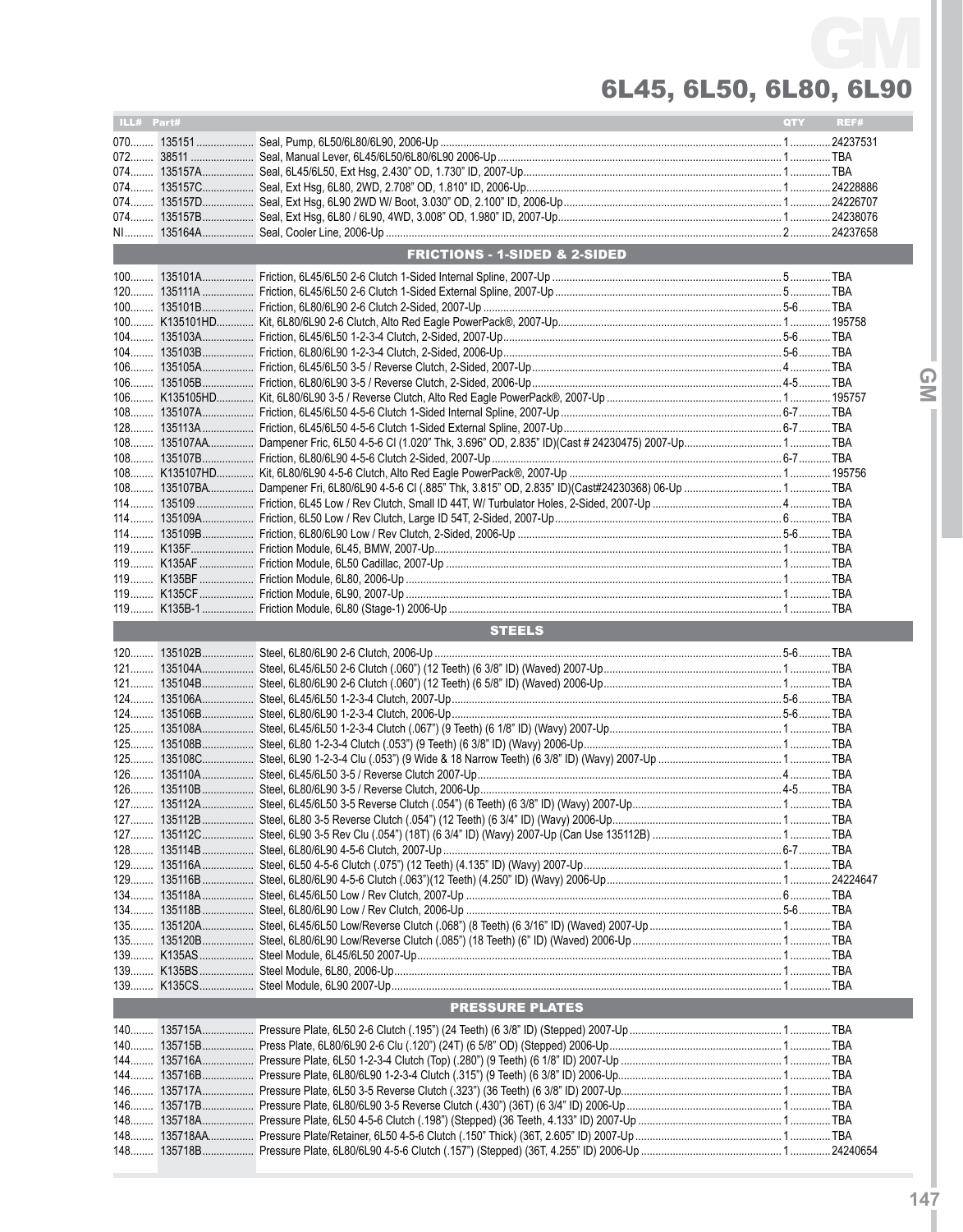|       | Part# |                                        | <b>OTY</b> |
|-------|-------|----------------------------------------|------------|
| ILL#  |       |                                        | REF#       |
|       |       |                                        |            |
|       |       |                                        |            |
|       |       | <b>VALVE BODY KITS</b>                 |            |
|       |       |                                        |            |
|       |       |                                        |            |
|       |       | <b>SEALING RINGS</b>                   |            |
|       |       |                                        |            |
|       |       |                                        |            |
|       |       |                                        |            |
|       |       |                                        |            |
|       |       |                                        |            |
|       |       |                                        |            |
|       |       | <b>WASHERS &amp; BEARINGS</b>          |            |
|       |       |                                        |            |
|       |       |                                        |            |
|       |       |                                        |            |
|       |       |                                        |            |
|       |       |                                        |            |
|       |       |                                        |            |
|       |       |                                        |            |
|       |       |                                        |            |
|       |       |                                        |            |
|       |       |                                        |            |
|       |       |                                        |            |
|       |       |                                        |            |
|       |       |                                        |            |
|       |       |                                        |            |
|       |       |                                        |            |
|       |       |                                        |            |
|       |       |                                        |            |
|       |       |                                        |            |
|       |       |                                        |            |
|       |       |                                        |            |
|       |       |                                        |            |
|       |       |                                        |            |
|       |       |                                        |            |
|       |       | <b>GASKETS &amp; RUBBER COMPONENTS</b> |            |
|       |       |                                        |            |
|       |       |                                        |            |
|       |       |                                        |            |
|       |       |                                        |            |
|       |       |                                        |            |
|       |       |                                        |            |
|       |       |                                        |            |
|       |       |                                        |            |
|       |       |                                        |            |
|       |       |                                        |            |
|       |       |                                        |            |
|       |       |                                        |            |
|       |       |                                        |            |
| $380$ |       |                                        |            |
|       |       |                                        |            |
|       |       | <b>TECHNICAL MANUALS</b>               |            |
|       |       |                                        |            |
|       |       | <b>ELECTRICAL COMPONENTS</b>           |            |
|       |       |                                        |            |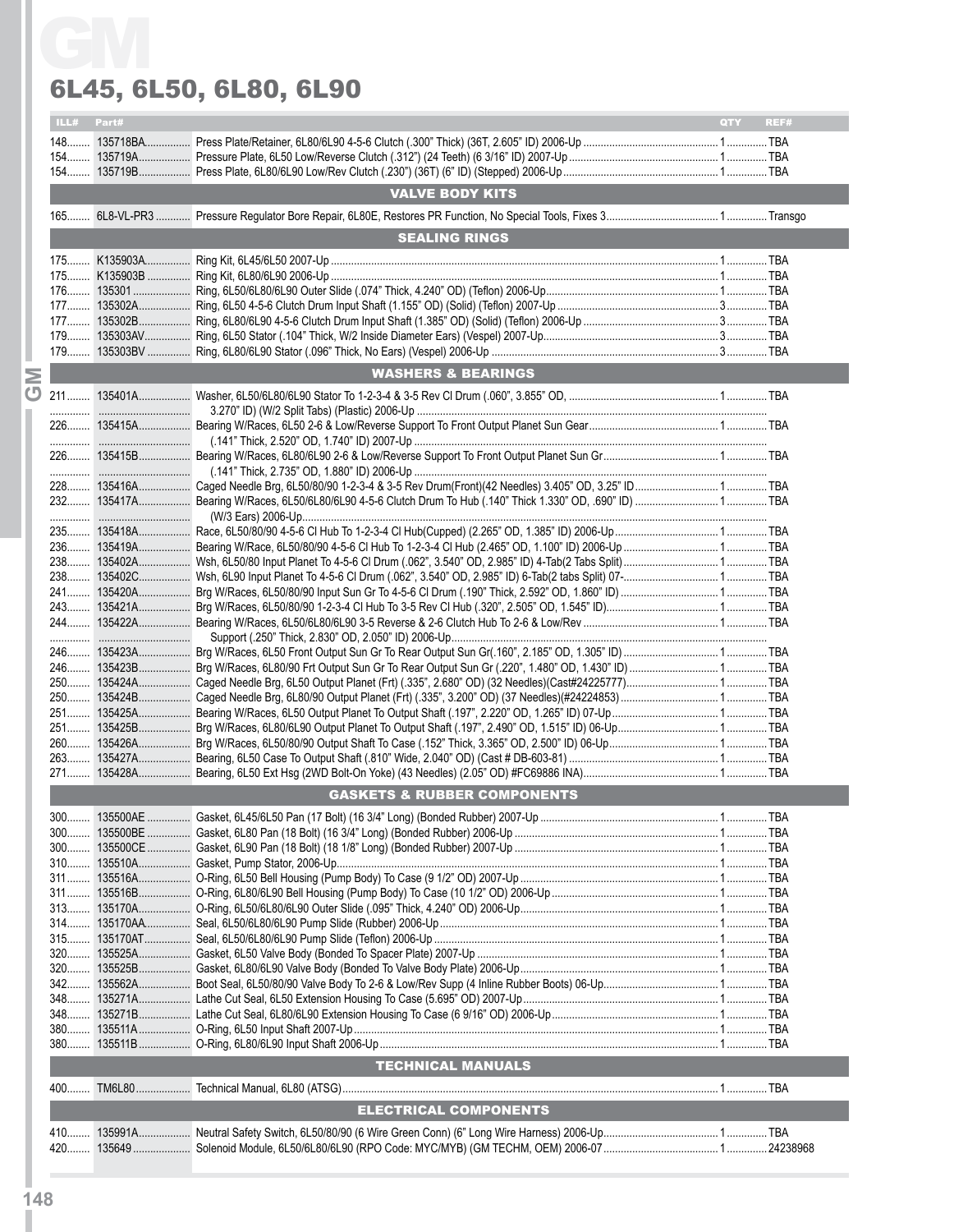| ILL# Part# |                                                      | <b>QTY</b> | REF# |   |
|------------|------------------------------------------------------|------------|------|---|
|            |                                                      |            |      |   |
|            |                                                      |            |      |   |
|            |                                                      |            |      |   |
|            |                                                      |            |      |   |
|            |                                                      |            |      |   |
|            |                                                      |            |      |   |
|            | <b>MISCELLANEOUS COMPONENTS</b>                      |            |      |   |
|            |                                                      |            |      |   |
|            |                                                      |            |      |   |
|            |                                                      |            |      |   |
|            | <b>PUMPS &amp; PUMP COMPONENTS</b>                   |            |      |   |
|            |                                                      |            |      |   |
|            |                                                      |            |      |   |
|            |                                                      |            |      |   |
|            |                                                      |            |      |   |
|            |                                                      |            |      | ⋒ |
|            |                                                      |            |      | Μ |
|            |                                                      |            |      |   |
|            |                                                      |            |      |   |
| 536        |                                                      |            |      |   |
|            |                                                      |            |      |   |
|            |                                                      |            |      |   |
|            |                                                      |            |      |   |
|            | <b>DRUMS &amp; CLUTCH HUBS</b>                       |            |      |   |
|            |                                                      |            |      |   |
|            |                                                      |            |      |   |
|            |                                                      |            |      |   |
|            |                                                      |            |      |   |
|            |                                                      |            |      |   |
|            |                                                      |            |      |   |
|            |                                                      |            |      |   |
|            |                                                      |            |      |   |
|            |                                                      |            |      |   |
|            |                                                      |            |      |   |
|            |                                                      |            |      |   |
|            |                                                      |            |      |   |
|            |                                                      |            |      |   |
|            |                                                      |            |      |   |
|            |                                                      |            |      |   |
|            | <b>PLANETS, RING GEARS, SUN GEARS &amp; SUPPORTS</b> |            |      |   |
|            |                                                      |            |      |   |
|            |                                                      |            |      |   |
|            |                                                      |            |      |   |
|            |                                                      |            |      |   |
| 584        |                                                      |            |      |   |
|            |                                                      |            |      |   |
|            |                                                      |            |      |   |
|            |                                                      |            |      |   |
|            |                                                      |            |      |   |
| 594        |                                                      |            |      |   |
|            |                                                      |            |      |   |
|            |                                                      |            |      |   |
|            |                                                      |            |      |   |
|            |                                                      |            |      |   |
| 614        |                                                      |            |      |   |
|            |                                                      |            |      |   |
|            |                                                      |            |      |   |
|            |                                                      |            |      |   |
|            |                                                      |            |      |   |
| 632        |                                                      |            |      |   |
|            |                                                      |            |      |   |
| 632        |                                                      |            |      |   |
|            | <b>SPRAGS</b>                                        |            |      |   |
|            |                                                      |            |      |   |
|            |                                                      |            |      |   |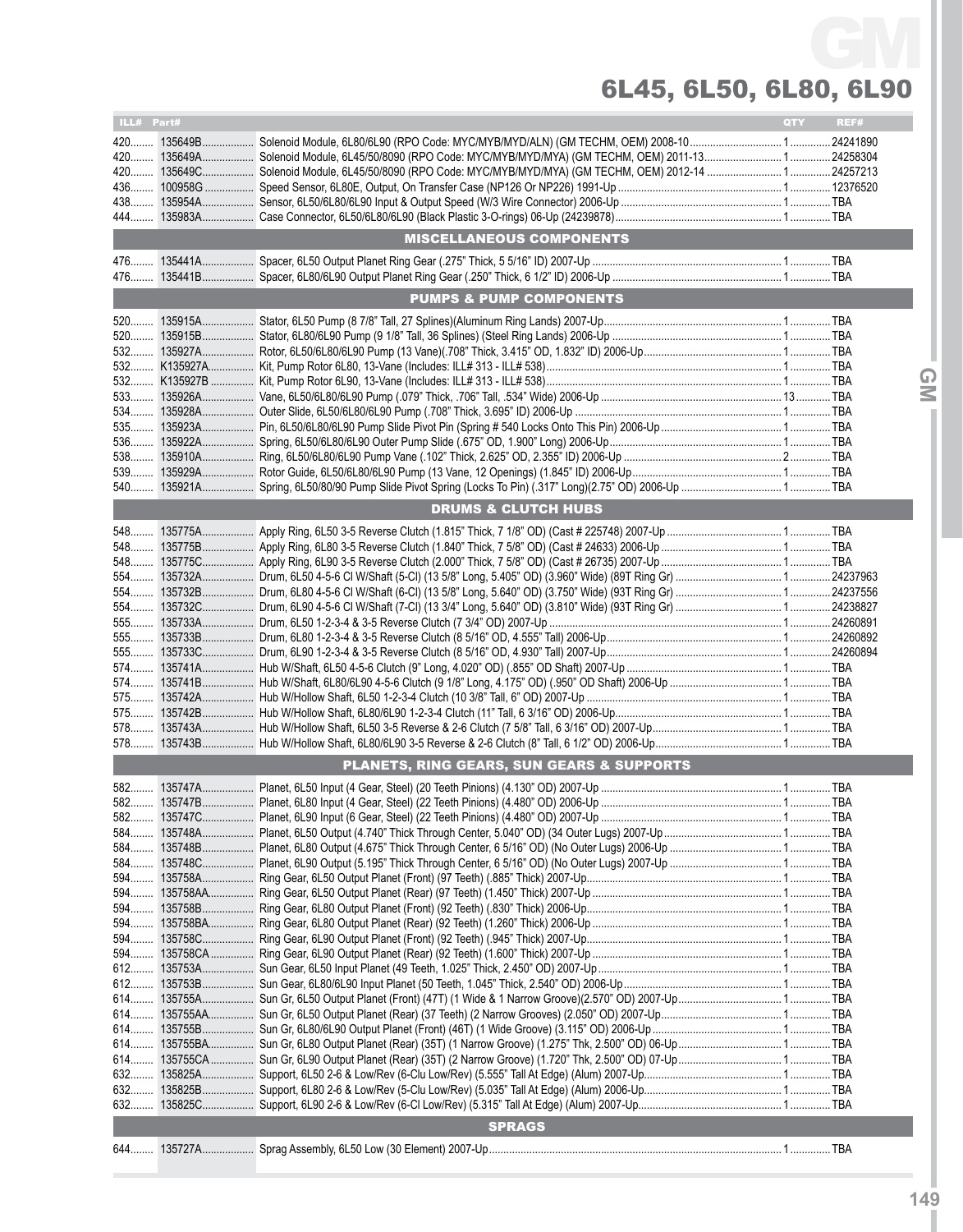|      |       | 6L45, 6L50, 6L80, 6L90                                  |             |
|------|-------|---------------------------------------------------------|-------------|
| ILL# | Part# |                                                         | QTY<br>REF# |
|      |       |                                                         |             |
|      |       |                                                         |             |
|      |       | <b>SHAFTS</b>                                           |             |
|      |       |                                                         |             |
|      |       |                                                         |             |
|      |       |                                                         |             |
|      |       |                                                         |             |
|      |       | <b>VALVE BODIES</b>                                     |             |
|      |       |                                                         |             |
|      |       |                                                         |             |
|      |       | <b>VALVE BODY COMPONENTS</b>                            |             |
|      |       |                                                         |             |
|      |       | <b>HOUSINGS, CASES, PANS &amp; EXTENSION HOUSINGS</b>   |             |
|      |       |                                                         |             |
|      |       |                                                         |             |
|      |       |                                                         |             |
|      |       |                                                         |             |
|      |       |                                                         |             |
|      |       |                                                         |             |
|      |       |                                                         |             |
|      |       |                                                         |             |
|      |       |                                                         |             |
|      |       |                                                         |             |
|      |       |                                                         |             |
|      |       |                                                         |             |
|      |       | <b>SNAP RINGS, PISTONS, SPRINGS &amp; MISCELLANEOUS</b> |             |
|      |       |                                                         |             |
|      |       |                                                         |             |
|      |       |                                                         |             |
|      |       |                                                         |             |
|      |       |                                                         |             |
|      |       |                                                         |             |
|      |       |                                                         |             |
|      |       |                                                         |             |
|      |       |                                                         |             |
|      |       |                                                         |             |
|      |       |                                                         |             |
|      |       |                                                         |             |
|      |       |                                                         |             |
|      |       |                                                         |             |
|      |       |                                                         |             |
|      |       |                                                         |             |
|      |       |                                                         |             |
|      |       |                                                         |             |
|      |       |                                                         |             |
|      |       |                                                         |             |
|      |       |                                                         |             |
|      |       |                                                         |             |
|      |       |                                                         |             |
|      |       |                                                         |             |
|      |       |                                                         |             |
|      |       |                                                         |             |
|      |       |                                                         |             |
|      |       |                                                         |             |